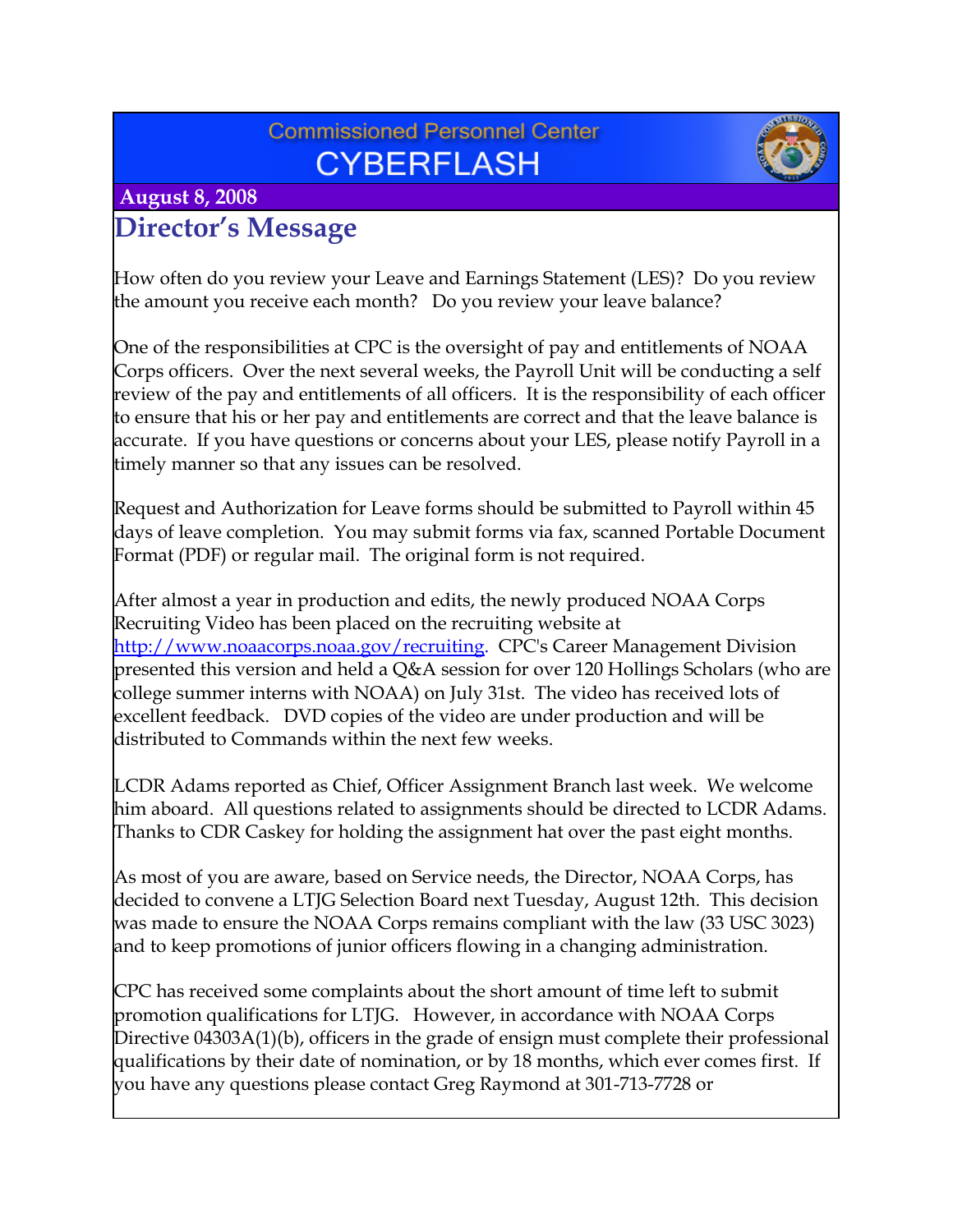#### [gregory.raymond@noaa.gov](mailto:gregory.raymond@noaa.gov)

Have a great week!

W-Bh

CAPT William B. Kearse, NOAA Director, Commissioned Personnel Center

**\_\_\_\_\_\_\_\_\_\_\_\_\_\_\_\_\_\_\_\_\_\_\_\_\_\_\_\_\_\_\_\_\_\_\_\_\_\_\_\_\_\_\_\_\_\_\_\_**

#### **Announcements LTJG Selection Zone:**

COLEGROVE, ANDREW R. VILLARD-HOWE, ANNA-ELIZABETH B. MORGAN, NICHOLAS C. PEREIRA, JEFFREY G. KLIEWER, COLIN T. EMMONS III, HAROLD B. JORGENSEN, PATRICK B. K. CHAMBERLAIN, PAUL M. O'NEAL, MICHAEL W. EARP, JULIE L. BYERS, KYLE A. EVORY, LOREN M. OSTAPENKO, ANDREW J. GALLANT, LAURA T. BREEN, LLIAN G. K. SCHWEITZER, GREGORY R. ANDREWS, MARK S. GUBERSKI, MEGAN R. WITHERLY, NATHAN E. SCHULTZ, CHRISTINE L. SURREY, CLAIRE V. MOYERS, RONALD L. JR. PRESTCOTT, BRIAN D. RICE, GLENN A. REDMOND, PATRICK M. QUINTERO, RUSSELL A. PARKER, NATHAN B. HEESCH, JONATHAN R. GRIFFIN, MATTHEW C. OPATRNY, FAITH C.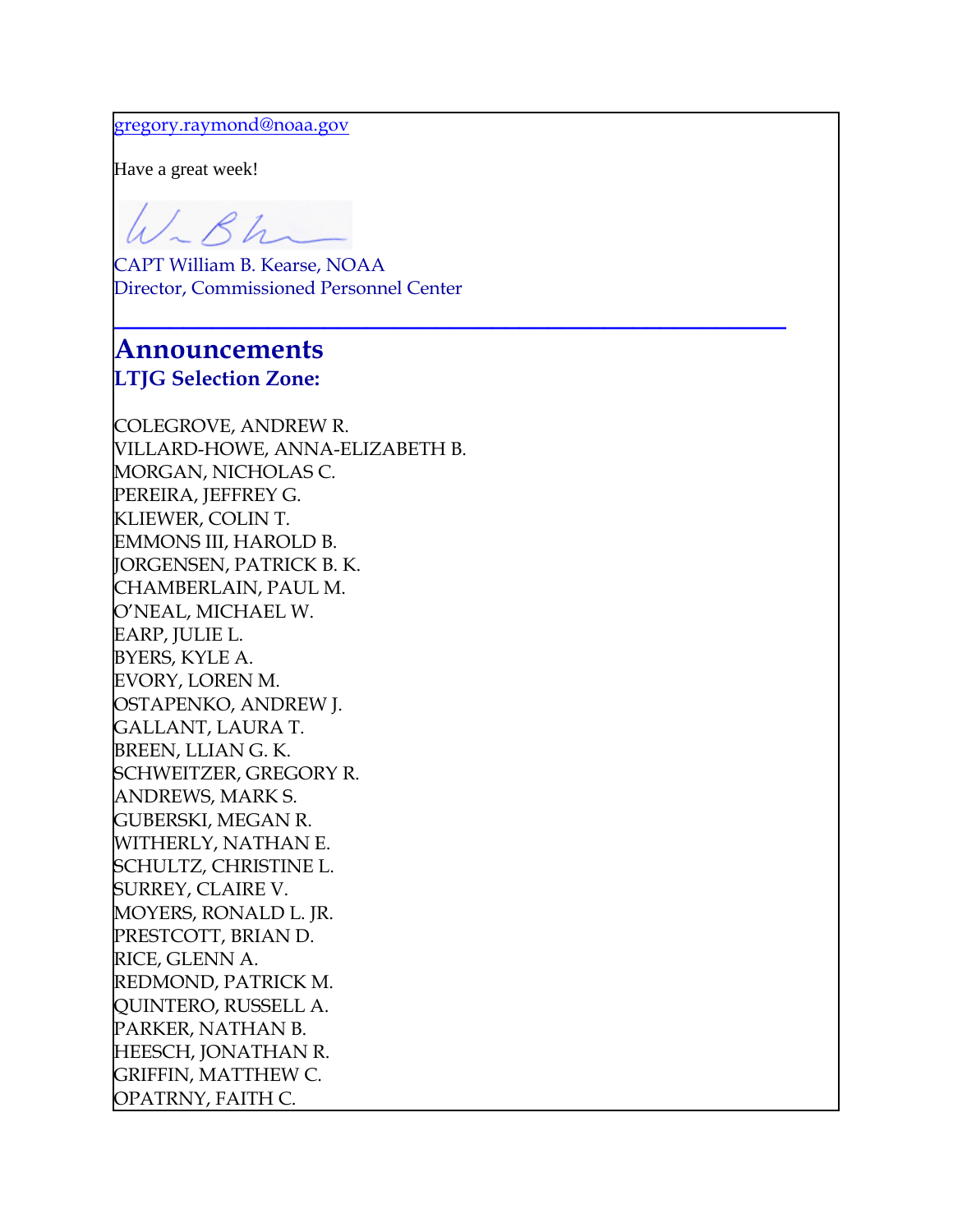### **Recent Awards**

Please offer congratulations to these officers on their recent awards.

#### NOAA Corps Commendation Medal:

Captain Christopher M. Moore – "Meritorious Service while serving as the First Deputy Director of the NOAA Integrated Ocean Observing Systems (IOOS) Program Responsible for Efficiency, Effectiveness, and the Administration of the Personnel, Budgets and Contracts for a \$34M NOAA IOSS Program."

Lieutenant Commander James M. Crocker – "Meritorious Achievement and Performance while serving as Executive Officer, NOAA Ship THOMAS JEFFERSON."

Lieutenant Commander Michael J. Silah – "Exceptional Professionalism and Dedication to duty while serving as Executive Assistant to the NOAA Chief of Staff."

Lieutenant Natasha R. Davis – "Consistent Outstanding Performance, Exceptional Leadership and Loyalty as a Member of the Early Life History Team."

NOAA Corps Achievement Medal:

Lieutenant Commander Richard R. Brennan – "Outstanding Performance while serving as Commanding Officer and Lead Hydrographer, NOAA Ship RUDE, and for Exemplary Performance in Decommissioning NOAA Ship RUDE with Style and Grace<sup>"</sup>

Lieutenant (junior grade) David M. Gothan – "Sustained Superior Performance while serving as Operations Officer, NOAA Ship DAVID STARR JORDAN."

NOAA Corps Director's Ribbon:

Ensign Kyle A. Byers – "Outstanding Initiative and Dedication to duty during NOAA Ship DAVID STARR JORDAN's Dockside Repair Period."

#### **\_\_\_\_\_\_\_\_\_\_\_\_\_\_\_\_\_\_\_\_\_\_\_\_\_\_\_\_\_\_\_\_\_\_\_\_\_\_\_\_\_\_\_\_\_\_\_\_ NOAA Ship Name Format Change (pasted from RADM Bailey's email today)**

Since NOAA's establishment in 1970, ship names have been typed in all capital letters. This format was used by our predecessor agencies as well. However, as a federal agency, NOAA is required to use standard

Government Printing Office style for official documents. The GPO Style Manual states, the names of aircraft, vessels, and spacecraft are to be italicized. For example, NOAA Ship ALBATROSS IV will now be formatted

as NOAA Ship *Albatross IV*.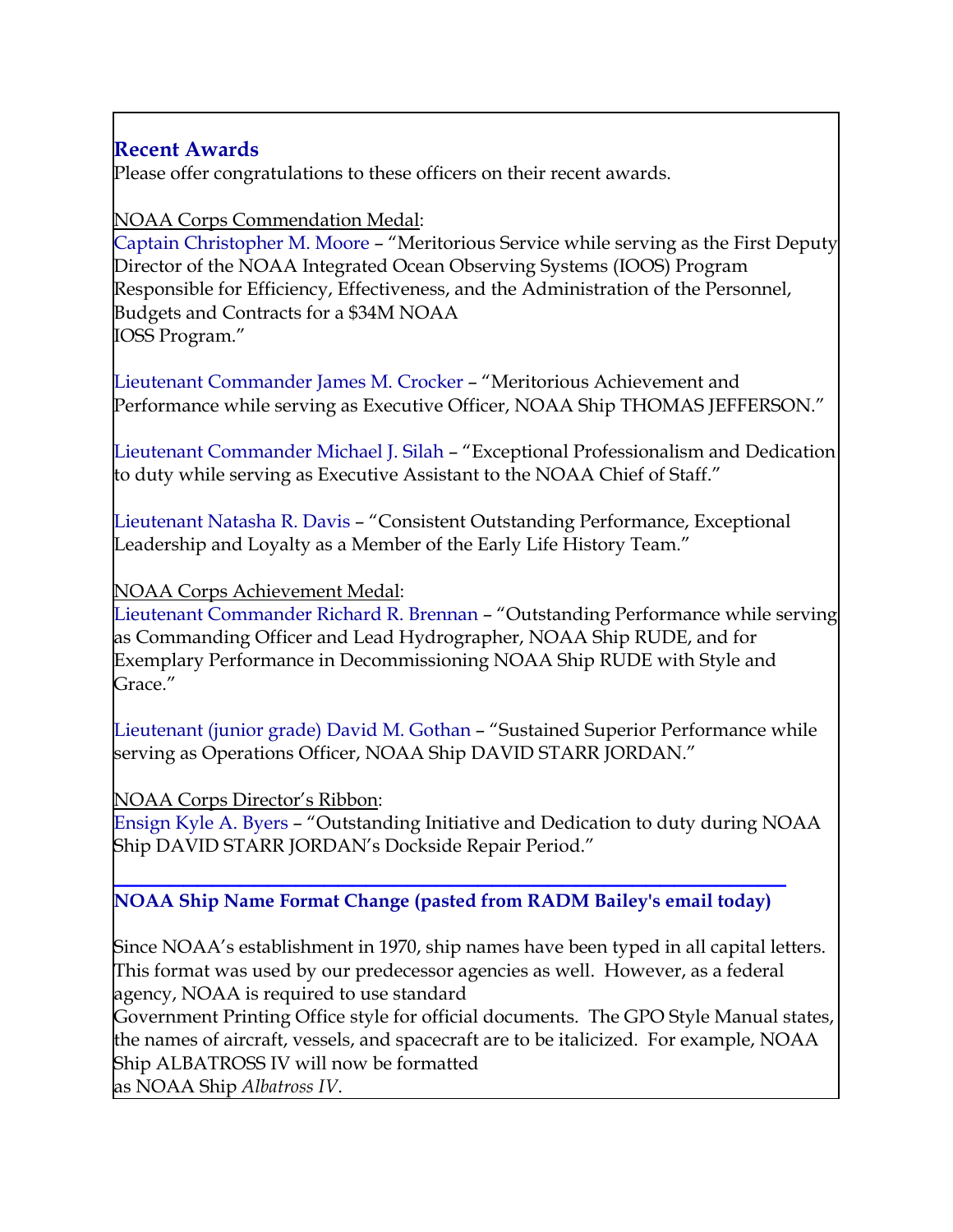Effective immediately, please use the GPO format for ship names when preparing new documents. It is not necessary to change documents that are already in use.

#### **\_\_\_\_\_\_\_\_\_\_\_\_\_\_\_\_\_\_\_\_\_\_\_\_\_\_\_\_\_\_\_\_\_\_\_\_\_\_\_\_\_\_\_\_\_\_\_\_ Fleet Augmentation Needs**

Contact the respective Marine Center for information on travel. For specific information on the cruises and operations involved, please contact the XO or CO of the vessel. All requests to augment will need to be approved/cleared through your current supervisor, CO of the respective vessel, and CO MOA or MOP. If you have any questions, please contact LCDR Stark at 206-553-8705 or LCDR Bridgeman at 206-553- 4764.

*Henry Bigelow* 8/13-8/26 (Newport, RI-Newport, RI)

*Gordon Gunter* 8/26-9/11 (Pascagoula, MS-Pascagoula, MS) 9/13-9/30 (Pascagoula, MS-Pascagoula, MS)

*David Starr Jordan* -- XO experience and MPIC qualified 9/8-9/22 (San Francisco, CA-San Diego, CA)

*Okeanos Explorer* 9/8-9/26 (Seattle, WA-Seattle, WA

#### **\_\_\_\_\_\_\_\_\_\_\_\_\_\_\_\_\_\_\_\_\_\_\_\_\_\_\_\_\_\_\_\_\_\_\_\_\_\_\_\_\_\_\_\_\_\_\_\_ HAVE YOU REGISTERED TO VOTE AND REQUESTED YOUR ABSENTEE BALLOT?**

Want to vote in the upcoming General Election? To vote absentee as a Uniformed Service member, family member, or an overseas citizen, NOW is the time to register and request an absentee ballot for the November 4, 2008 election. To register and request an absentee ballot, just fill out the Voter Registration/Ballot Request Form (Federal Post Card Application, FPCA, SF 76) and send it to your local election office.

To fill out the Voter Registration/ Ballot Request Form, go to [www.fvap.gov.](http://www.fvap.gov/) Its design was based on user feedback and focus group studies and is very easy-to-use. The site has state-specific instructions for all 55 states and territories covered under the Uniformed and Overseas Citizens Absentee Voting Act (UOCAVA). There, you'll find detailed and easy-to-follow instructions for filling out your Voter Registration/Ballot Request Form, along with information on where to send it.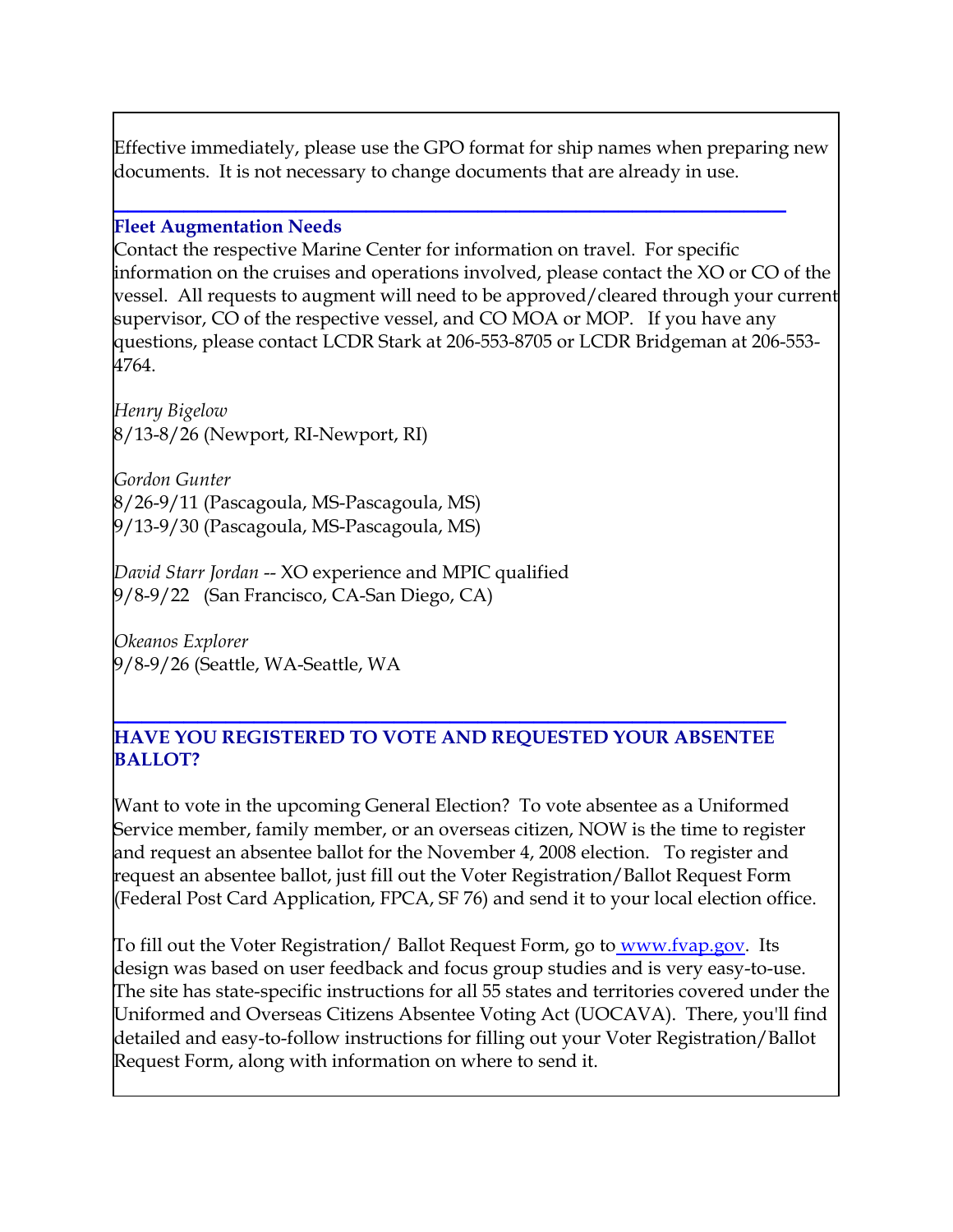There is also a new automated tool to fill out the Voter Registration/Ballot Request Form. Find it by clicking on the link in the Quick Links section of the homepage. This tool will guide you through completion of the form using only the specific information your state requires. In participating states and jurisdictions, you may also be able to send the Form to your local election office and receive your blank ballot via a secure server.

**\_\_\_\_\_\_\_\_\_\_\_\_\_\_\_\_\_\_\_\_\_\_\_\_\_\_\_\_\_\_\_\_\_\_\_\_\_\_\_\_\_\_\_\_\_\_\_\_**

#### **Personnel Information Updates**

**Promotion Package:** As of August 1st, 34 of the 51 officers nominated for promotion during the March 2008 OPB have been promoted. The next group of 7 promotions will go forward for signature with a proposed effective date for promotion of October 1st.

**Permanent Appointment Package:** Seventeen officers from the BOTC 112 class have been forwarded for permanent appointment with the NOAA Corps. The package has been cleared through the Department and will be submitted to the White House and Senate for Confirmation by the end of August.

**\_\_\_\_\_\_\_\_\_\_\_\_\_\_\_\_\_\_\_\_\_\_\_\_\_\_\_\_\_\_\_\_\_\_\_\_\_\_\_\_\_\_\_\_\_\_\_\_**

## **Approved Retirements/Resignations/Separations**

The following officers have approved retirements, resignations, or separations. Be sure to thank them for their service to NOAA and nation and wish them the best the next time you see these officers!

**\_\_\_\_\_\_\_\_\_\_\_\_\_\_\_\_\_\_\_\_\_\_\_\_\_\_\_\_\_\_\_\_\_\_\_\_\_\_\_\_\_\_\_\_\_\_\_\_**

CDR Gregg LaMontagne September 1, 2008 LTJG Jamie S. Wasser September 30, 2008 ENS Llian G.K. Breen September 30, 2008 LT William W. Pierce, III November 1, 2008 LT Joshua D. Bauman December 1, 2008 CDR Philip A. Gruccio December 1, 2008 LTJG Richard A. Edmundson December 1, 2008 LTJG Stephen Z. Kroening December 1, 2008 ENS Patrick B.K. Jorgensen December 15, 2008 LCDR Jeremy B. Weirich December 15, 2008 CAPT Stephen A. Kozak January 1, 2009 CAPT John W. Humphrey, Jr. January 1, 2009 CAPT Emily B. Christman June 1, 2009 CAPT Sean R. White July 1, 2009 CAPT Steven R. Barnum July 1, 2009